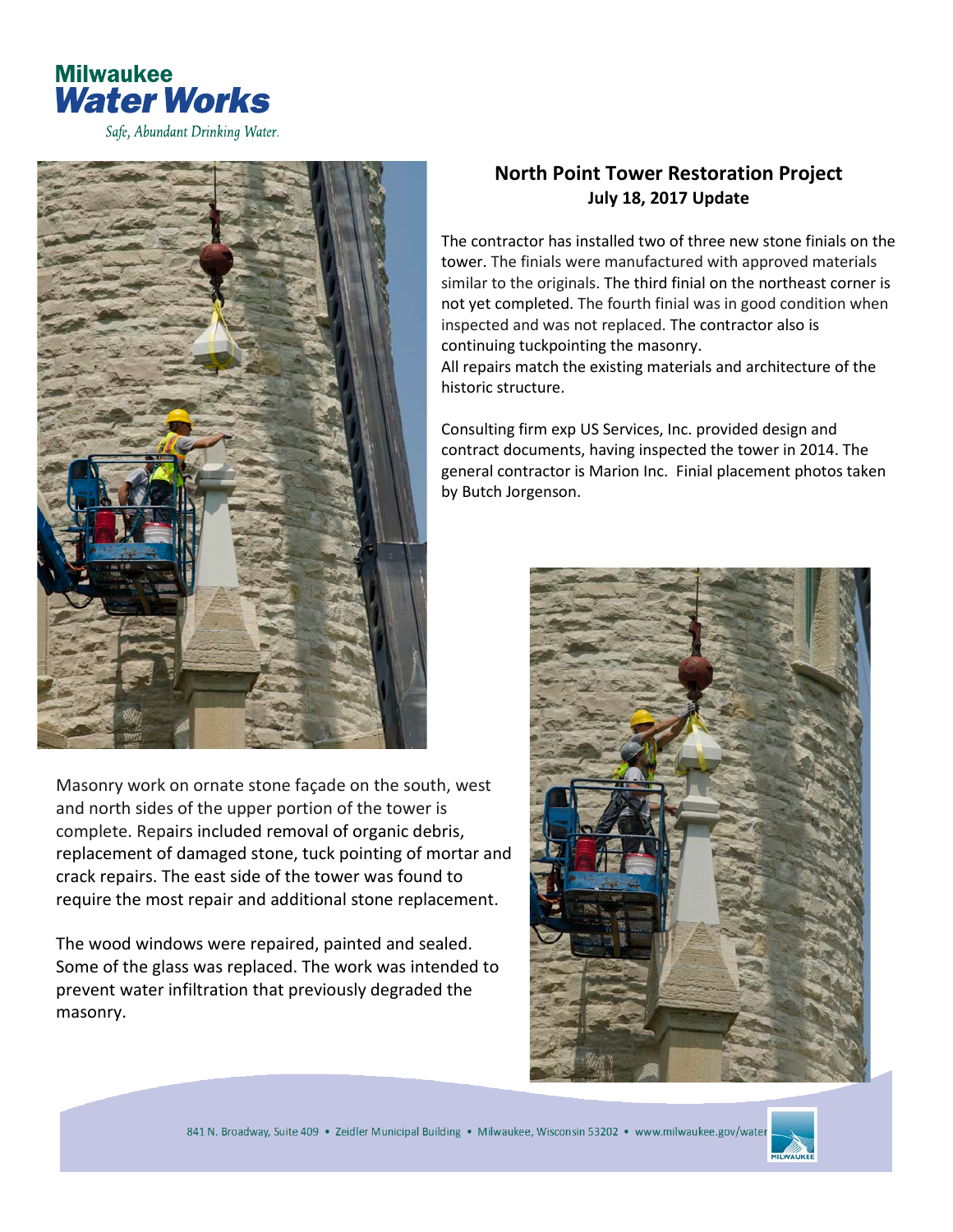



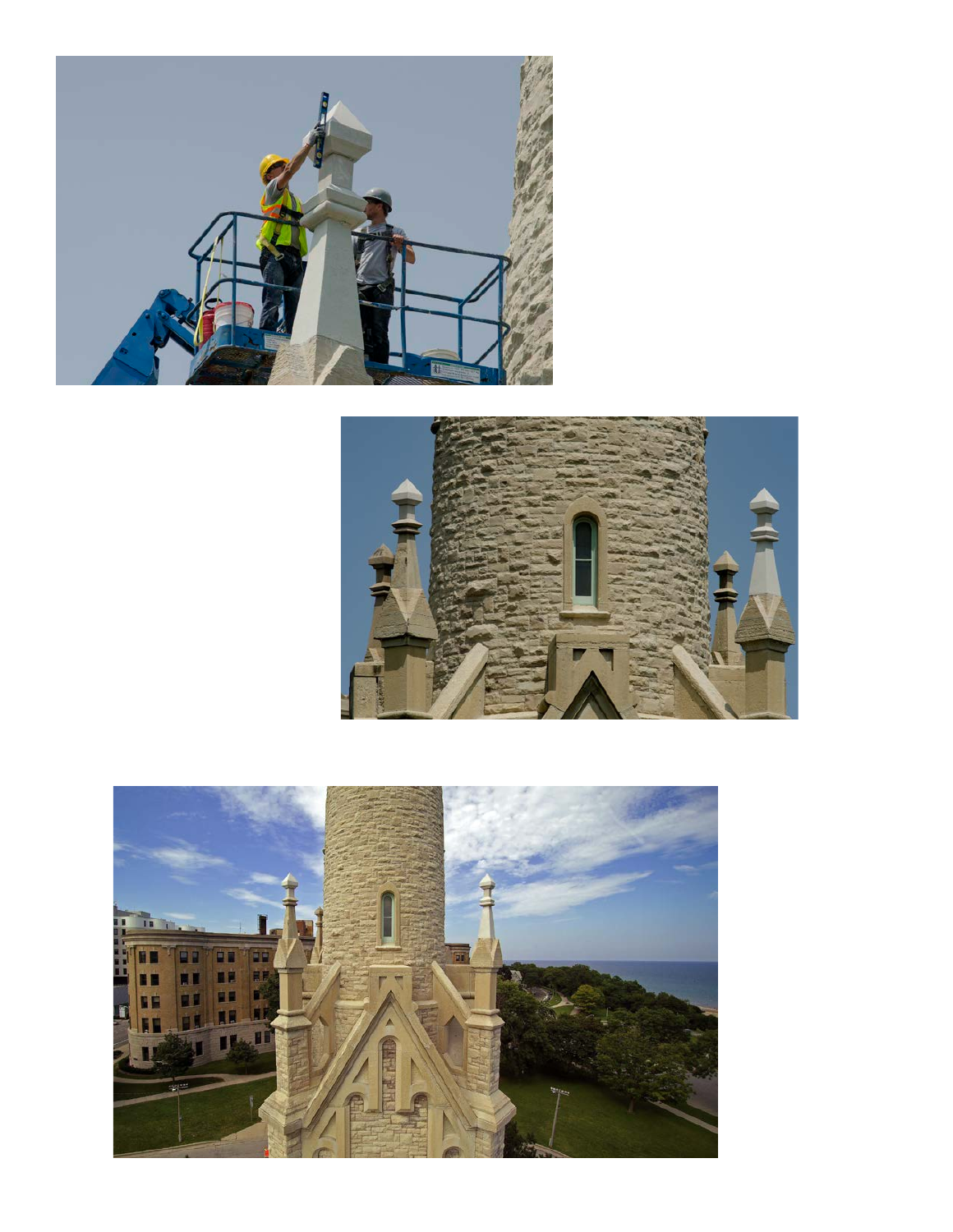The weather vane from atop the tower is now in safe storage, awaiting its reinstallation after repair of the area on top of the tower that held it in place.

The weather vane had recently taken on a decided lean to the side. Project coordinators suspect a severe, early spring storm exacerbated an existing but hidden deteriorated and weakened condition. Although the roof is in good shape, there is rusting visible in the interior of the peak. The ornamental sheet metal above the peak hid three or more feet of the rod holding the weather vane upright, and the cause of the leaning was not readily apparent. Because the cause of the deterioration appears to be within the structure of the roof, a permanent fix was not possible at this time.

Project coordinators determined the weather vane could fall and pose a safety hazard. On June 27, a crane was used to allow the contractor to reach the weather vane and lift it and the steel pole on which it swung from the peak of the roof.





(Photos by Rosalind Rouse and Sean Schutten)

The repair of the roof structure will be included in the scope of roofing and repainting work proposed for the Department of Public Works 2018 capital budget.



The interior of the peak of the roof and the area that held the steel rod on which the weather vane rested.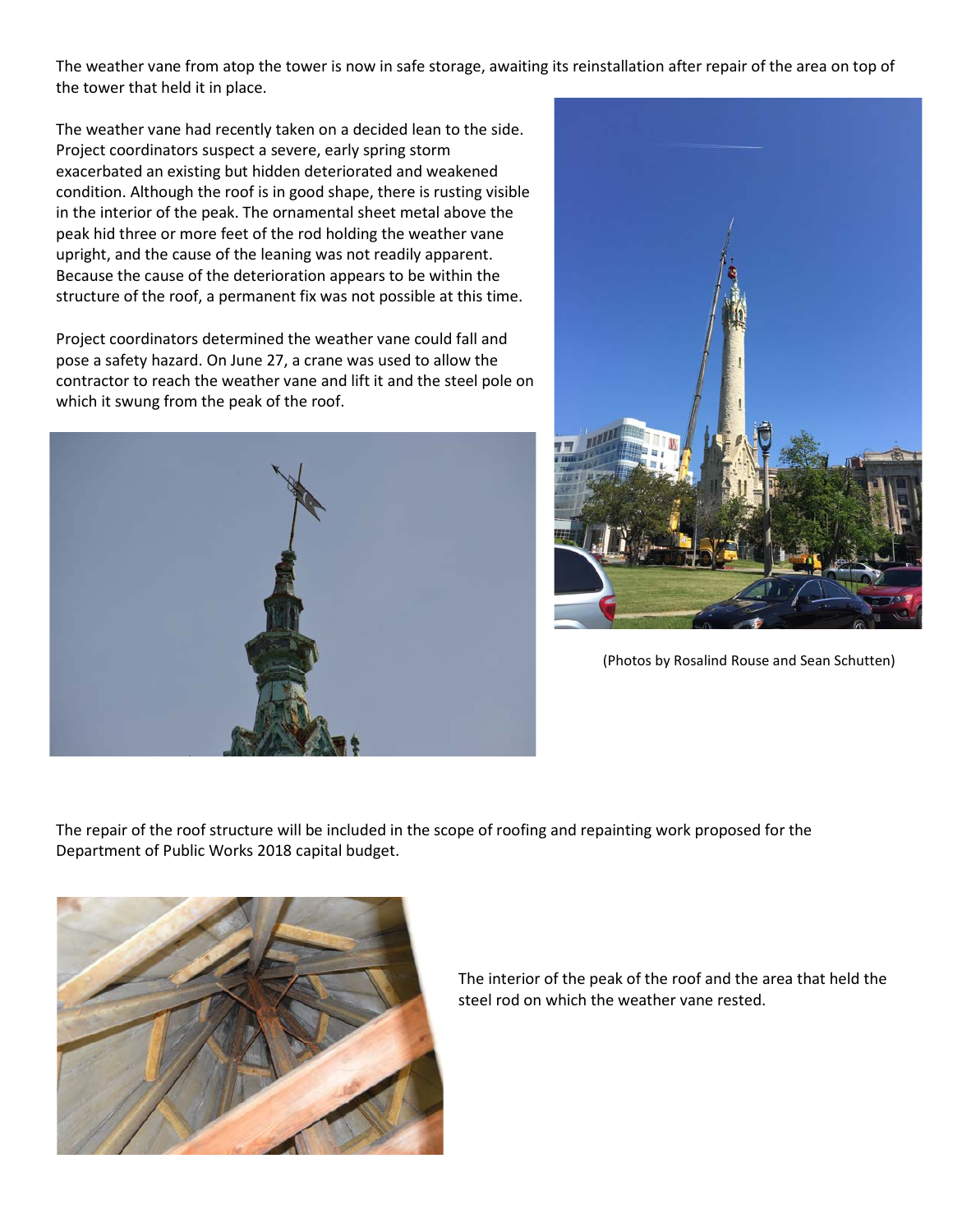

(Photo by Butch Jorgenson)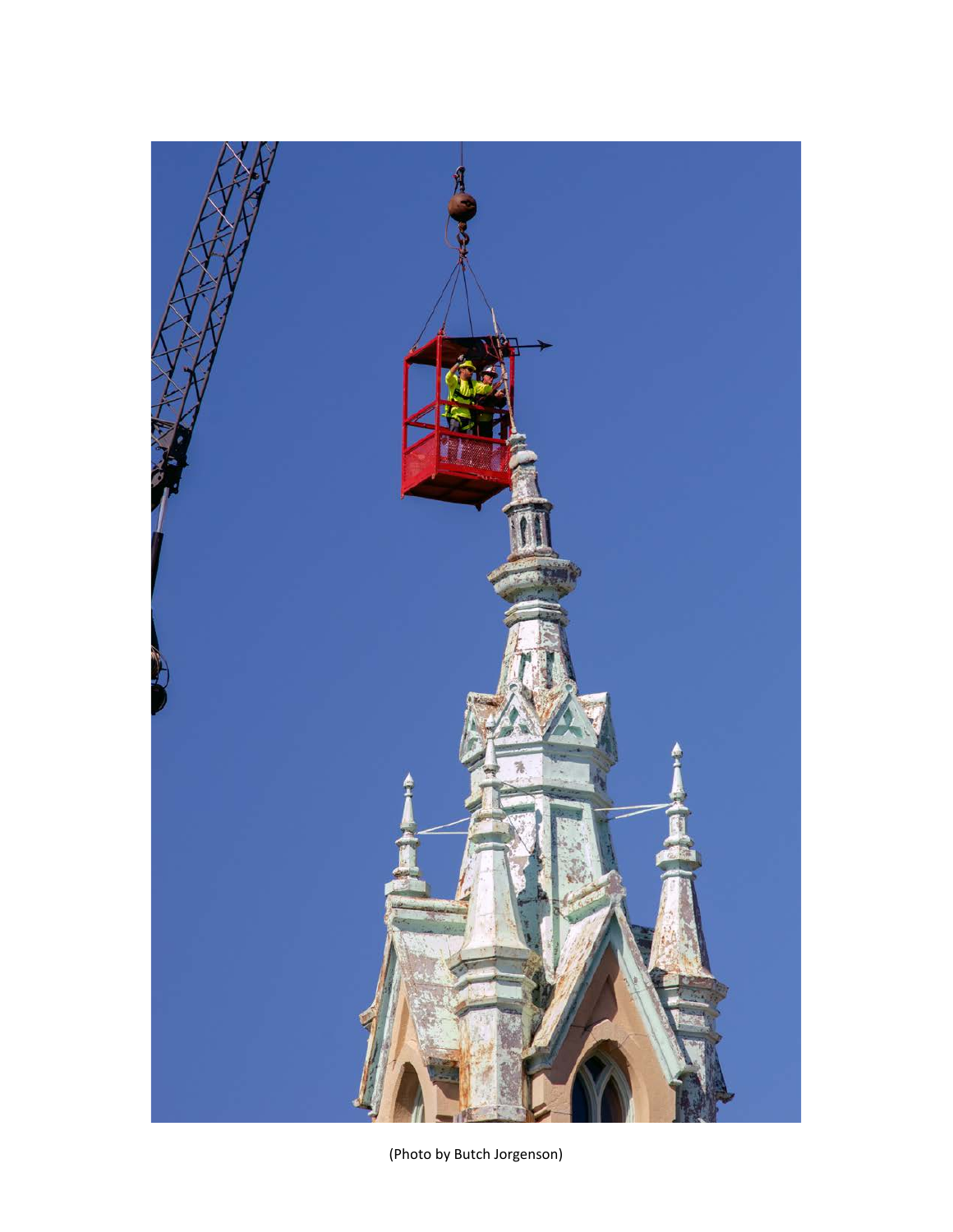

(Photo by Sean Schutten)



(Photo by Butch Jorgenson)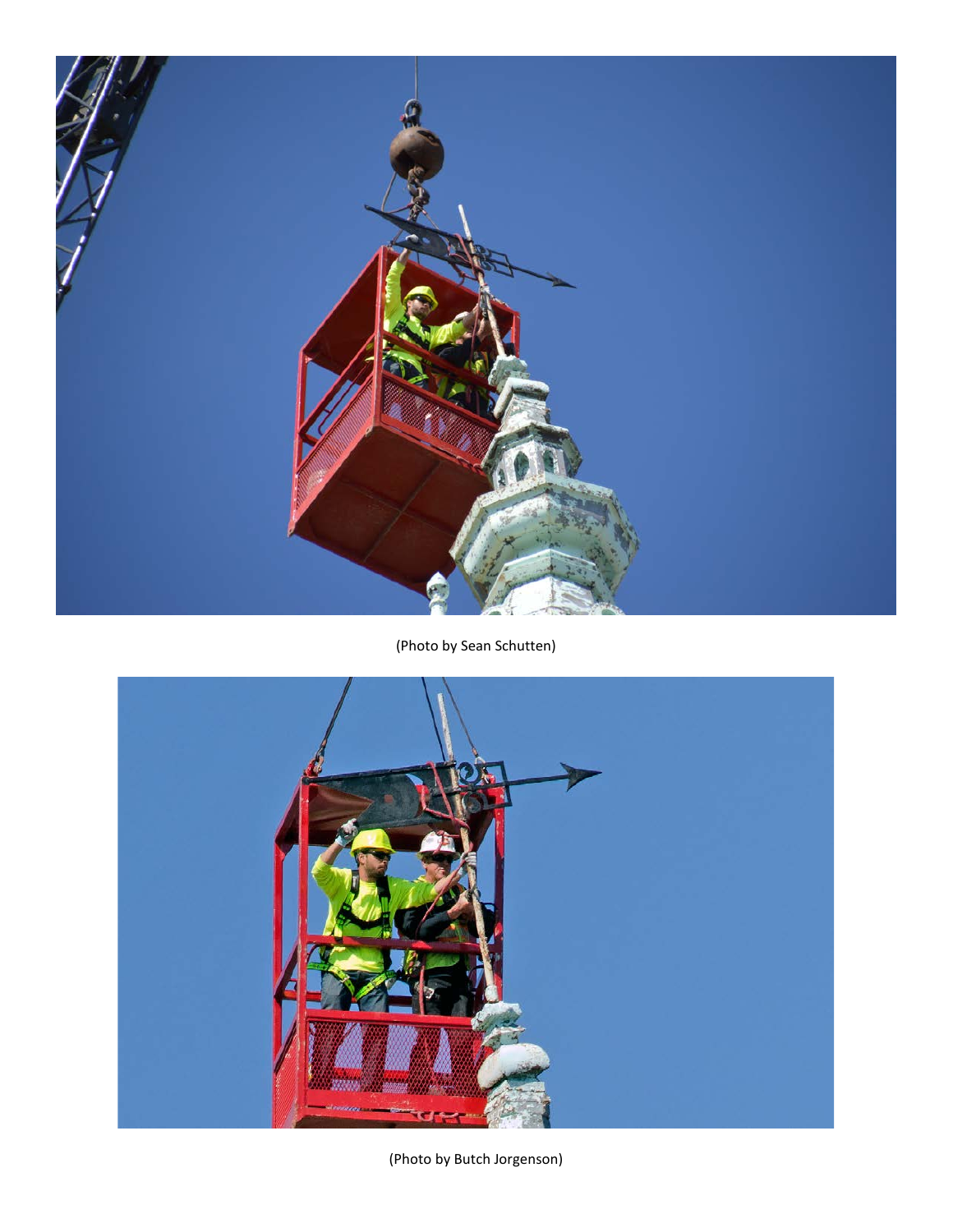



(Photos above and next page by Sean Schutten)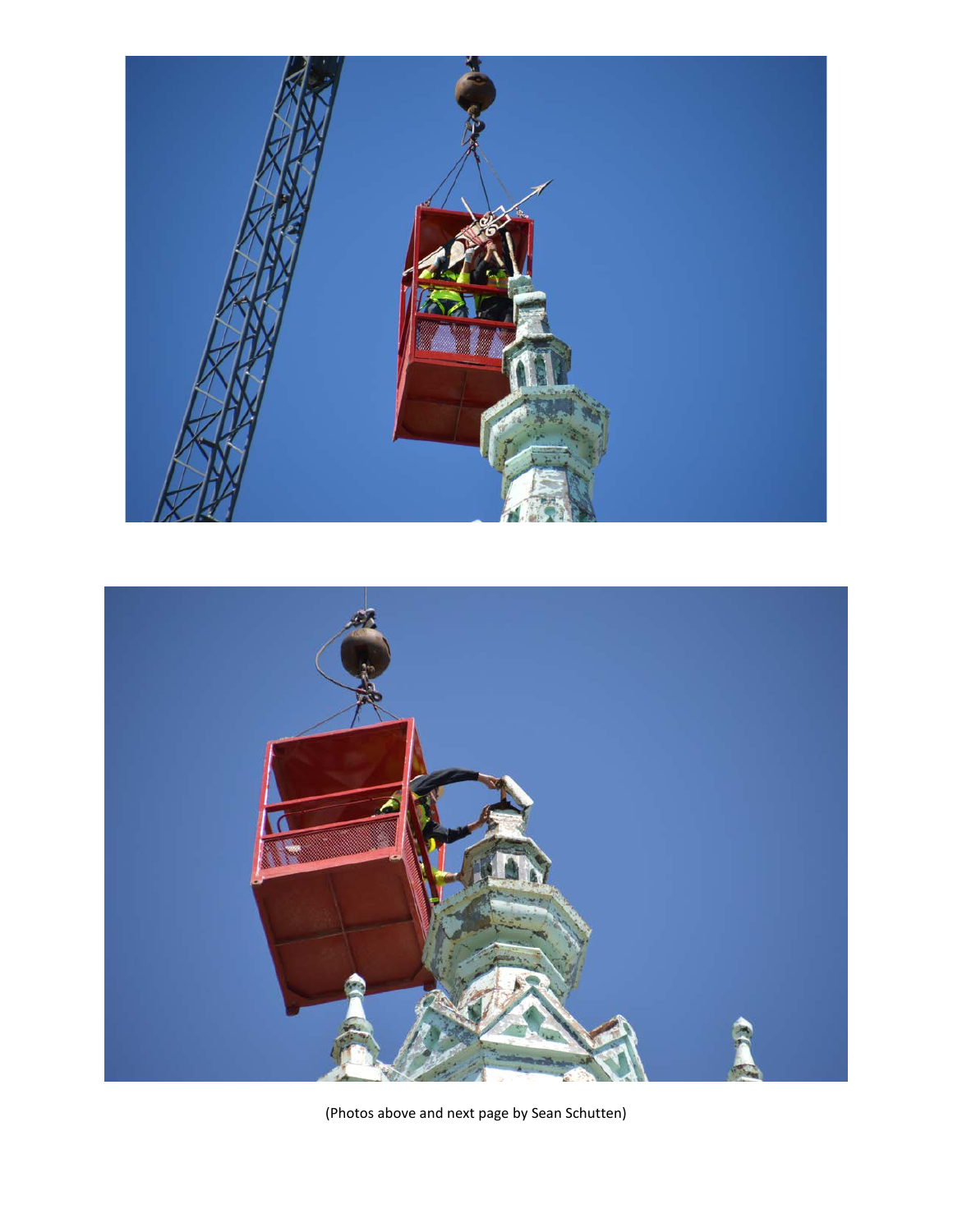

The weather vane is back on solid ground after 143 years and was found to be in good condition. It measures six feet long, 14" wide and weighs just under 30 pounds. The vane swung from three loops that encircled the steel rod in the foreground. The loops are visible on the left side of the rectangular piece with the cutout at the right. (photo credit Sean Schutten)

## **Interior work**

Tuck pointing, repairs and cleaning of the brick have been completed.

The contractor replaced the original cast iron floor plates with galvanized plates, and made interim repairs to selective case iron stair treads and partial repairs to the stringers which support the treads and risers. The 142-year-old staircase is not sound enough for public traffic, and for liability reasons, only City of Milwaukee employees preparing to perform maintenance at the tower are allowed to climb the stairs.

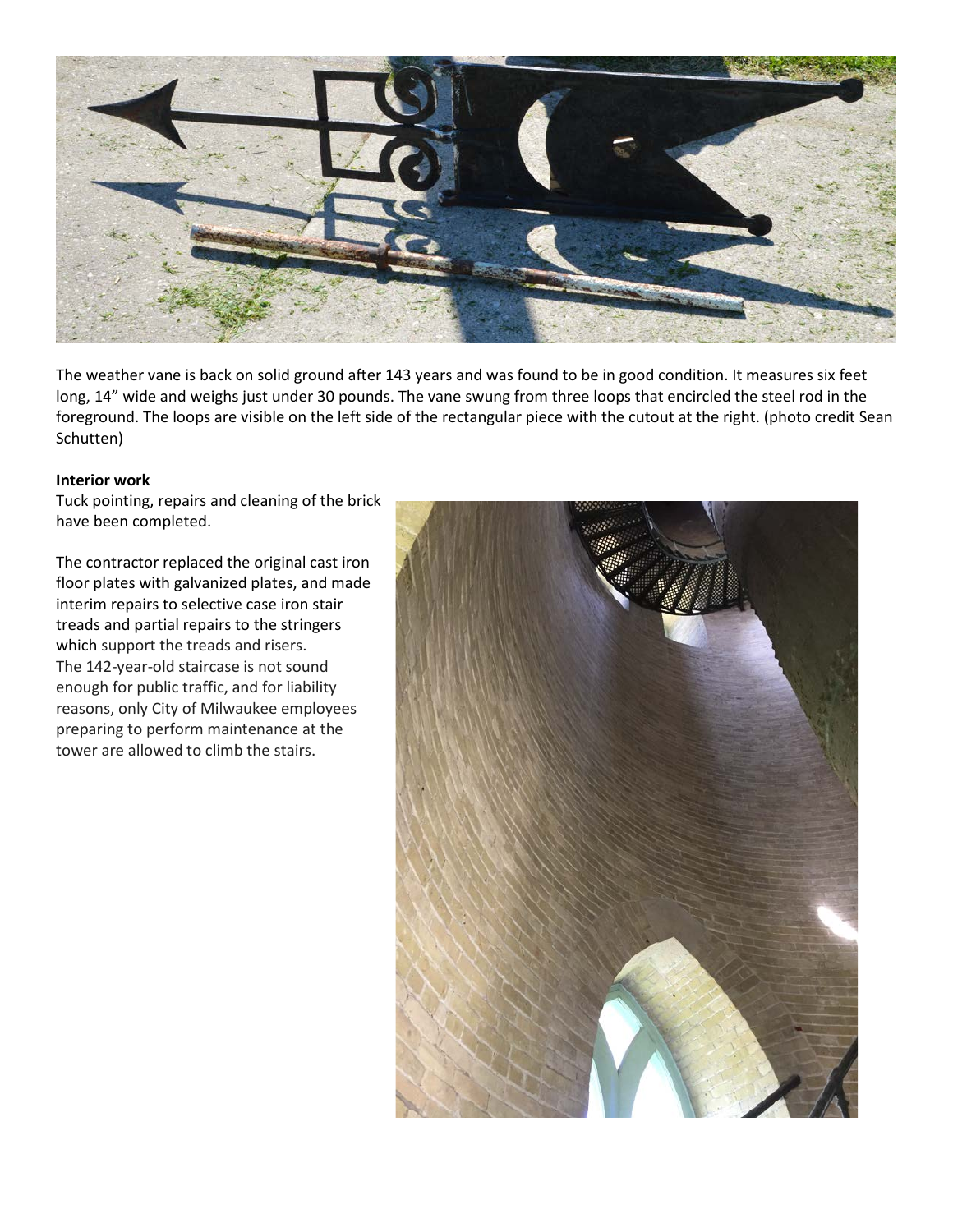

A closeup view reveals cracks in one of the old finials.